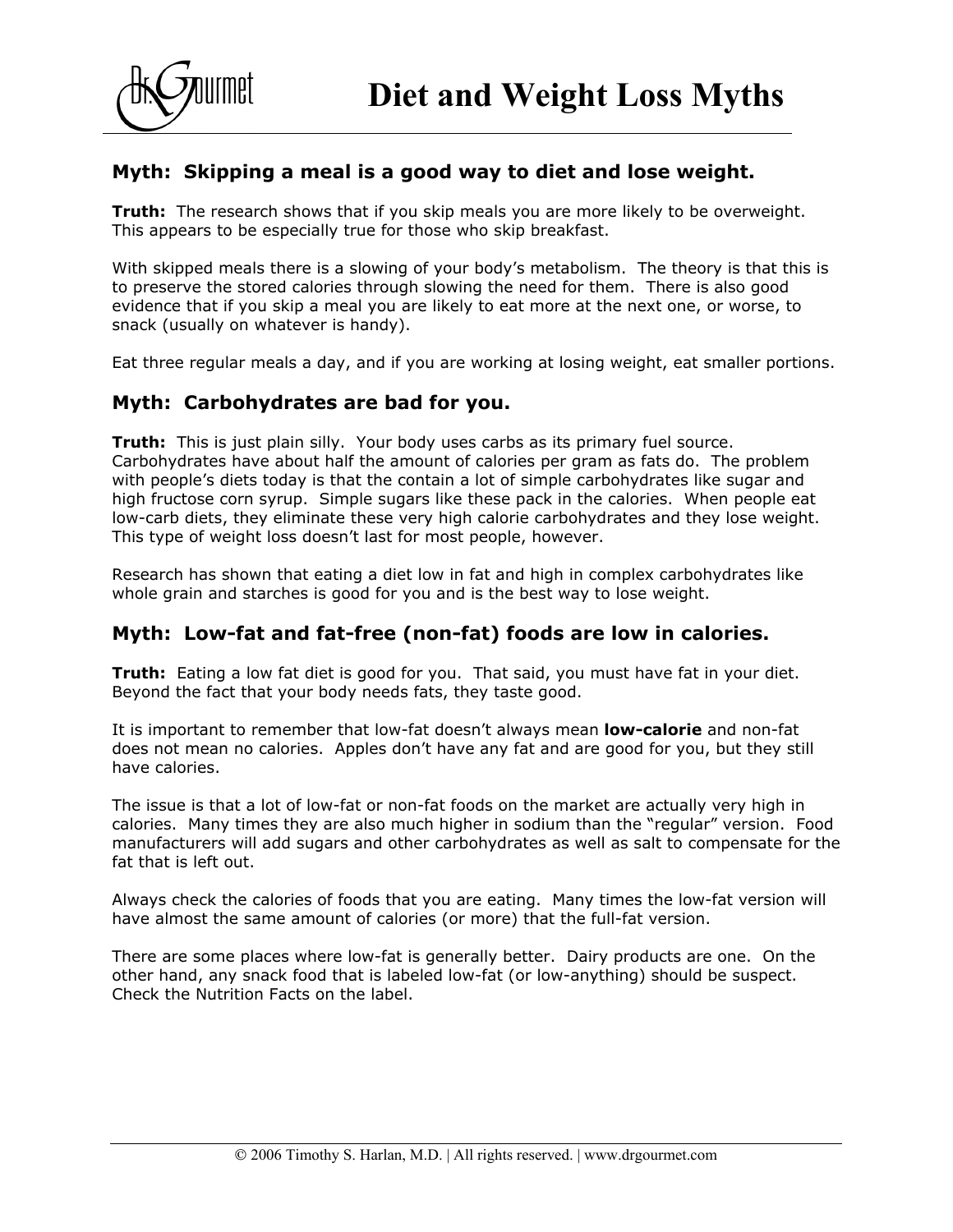



## **Myth: Fats are bad for you.**

**Truth:** Fats have a lot of calories per gram (about twice that of carbohydrates and protein). Because most of the processed and fast foods today have very high amounts of fat, it's easy for people to gain weight eating them.

There are a number of different types of fats that we consume. When you read the Nutrition Facts on a food label, the total fat is reported and it is made up of saturated fat, monounsaturated fat and trans-fats.

The fats to avoid in your diet are saturated fats and trans-fats. Fatty meats and high fat dairy products are high in saturated fat. Trans-fats are found in many processed foods like stick margarine, baked goods and snack foods. Both of these types of fats have to be reported on food labels.

There are good fats, however, and choosing foods that have monounsaturated fats like those in seeds, nuts, grapeseed oil and olive oil have been shown to improve your cholesterol profile. Omega-3 fats are found in fish, some seeds, and nuts, and they appear to decrease the risk of cancer and strokes.

Even though there are good fats, they still contain calories, and watching the amount of total fat you eat is as important as the types of fats.

#### **Myth: The kinds of foods that you eat are more important than the amount you eat.**

**Truth:** People will go out of their way to eliminate carbohydrates or fats completely from their diet. Most of the time they end up eating the same number of calories in other types of foods.

Calories are calories whether they come from fat or carbs. If you eat too many calories for the amount that you are going to burn, you will gain weight. Simple. It is the **amount** of food that you eat that is important.

## **Myth: Dairy products make you gain weight or help you lose weight.**

**Truth:** Dairy products are pretty good for you, but like any food they have calories. The main issue is that many dairy products have a fair amount of fat. Choose non-fat or 1% milk if you drink milk. Most of recipes that call for milk work fine with either 1% or 2% milk. There are many excellent low-fat cheeses on the market as well.

I use non-fat yogurt for recipes as well as eating and there is excellent evidence that yogurt is very good for you. There are often a lot of added calories in flavored yogurt, so check the label carefully.

Dairy products have lots of good quality protein as well as calcium. Most have been fortified with Vitamin D to help your body absorb the calcium. The low fat dairy products have essentially the same amounts of protein, vitamins, carbohydrates and calcium as the highfat choices.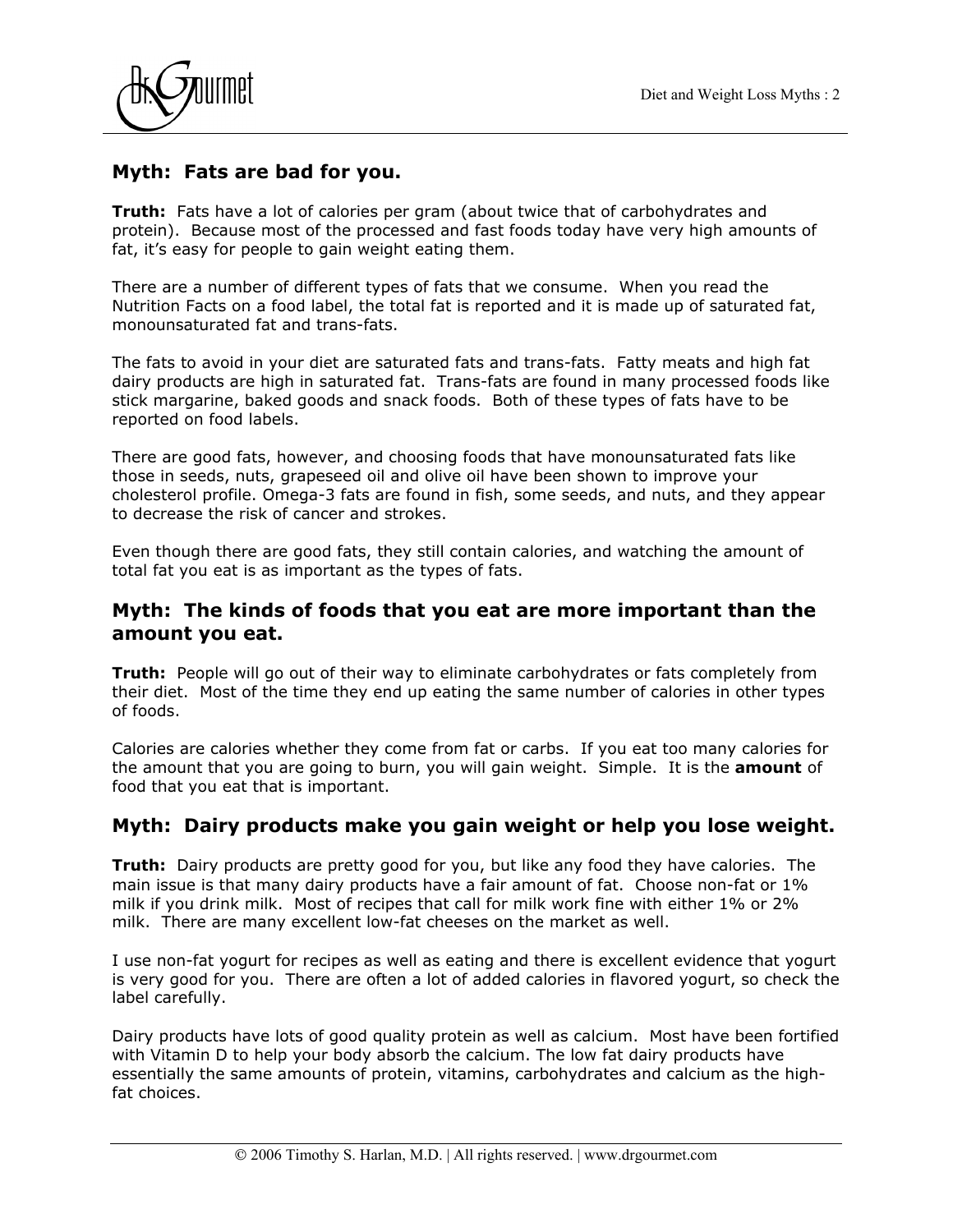

## **Myth: You have to work out for 45 minutes at a time to get anything out of exercise.**

**Truth:** I am not an expert in exercise physiology, but the research is clear that most people don't get enough these days. There are good studies that show that even walking 30 minutes three times a week has tremendous benefit.

Ideally your target should be at least 30 minutes 5 times a week. The good news is that breaking this up into two 15 minute segments works fine. That's not much—a couple of miles walking instead of a single sit-com on television. Walking is a lot more fun than watching the evening news and so much better for you. When you do exercise, try to work a little harder at it each time you do. Begin with a stroll for 30 minutes but within a month you can be up to a brisk walk.

#### **Myth: Eating late at night or just before you go to bed makes you gain weight.**

**Truth:** Calories are calories. Period. If you eat too many and don't exercise enough, you will gain weight. Eating late and going to bed simply doesn't matter.

When you eat too much your body has an amazing ability to store the extra calories as fat. Eating later for most people generally means that they have eaten more calories than they need.

## **Myth: Celery is negative calories.**

**Truth:** It is true that celery has almost no calories. A medium stalk contains all of 6 calories. It's also pretty good for you in that a large stalk has about a gram of fiber and is high in calcium and trace minerals. Interestingly, celery is also fairly high in sodium for a vegetable—about 50 mg for a large stalk.

The theory that many people put forward is that your body uses more than 6 calories chewing and digesting the celery. There are actually books written about this but, unfortunately, there's no research to support the claim.

The body uses between 10 and 15% of the calories you consume for the total process of digestion. In someone consuming 1,500 calories per day that's 225 calories in 24 hours. It takes the same 225 calories for digestion whether you eat 1,500 calories per day in celery or in bread. The difference is that you would have to eat 250 stalks of celery per day to eat 1,500 calories as opposed to about 15 slices of bread.

Here's how celery can help people lose weight: it tastes good, it takes time to chew, it's filling and it's low in calories.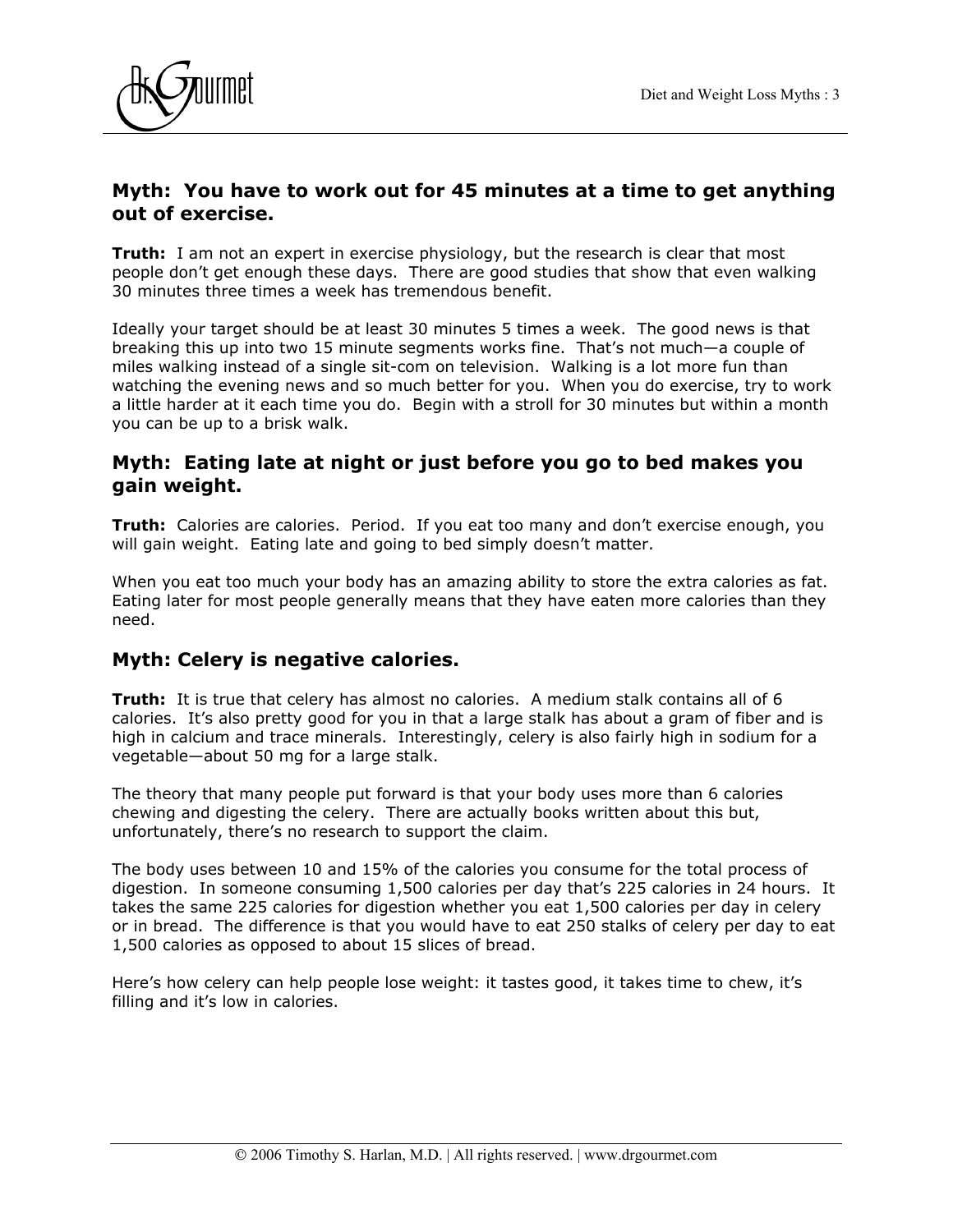



# **Myth: Cholesterol is bad for you.**

**Truth:** Cholesterol is actually a type of fat and in its raw form is a waxy yellow gunk. It is different from most fats because the cholesterol molecule is more like a steroid molecule. Your body uses it to produce different hormones.

It is actually pretty easy to eat a diet that is lower in cholesterol, but we now know that the types of fats we consume are as important as the amount of cholesterol we eat. It is the way that saturated fats and trans-fats interact with cholesterol in the bloodstream that can cause health problems.

Your liver produces about 300 mg of cholesterol per day, which is about what is needed for the body to function properly. But we also consume cholesterol in the foods that we eat. Because plants don't produce cholesterol, any cholesterol that we eat must come from animal products. A lean cut of meat has the same amount of cholesterol as one with a lot of fat. The key is to eat the one that is leaner and thus lower in saturated fat.

## **Myth: A slow metabolism prevents weight loss.**

**Truth:** Researchers call the amount of calories that one burns doing nothing "resting metabolism" or "Basal Metabolic Rate" (BMR). It is true that BMR can be important in helping to figure out how many calories a person needs every day, but there's never been solid research showing that people with "slow metabolism" gain weight any faster than others. In fact, as people gain weight their metabolism actually speeds up.

The key to weight loss is to eat fewer calories and burn more. Choose great tasting food that's lower in calories, be careful with portion size and spend more time exercising.

## **Myth: If you exercise you don't need to eat healthy.**

**Truth:** Certainly exercise has a profound effect on your long term health. Regular exercise that helps you burn calories has been shown to help you live longer. Adding some type of weight (resistance) training can help you live better.

This doesn't, however, allow you to eat whatever you wish. I have had more than one endurance athlete come in for a check up only to find that their cholesterol profile was terrible. Simple changes in diet brings this back in line.

Keep in mind that elite athletes don't eat just anything. There is, in fact, a tremendous amount of research now about nutrition targeted at the proper diet for athletic training.

## **Myth: Vegetarian diets are healthier.**

**Truth:** Eating strictly vegetarian has been shown to be good for you. There is excellent research to show that when people don't eat meat they eat fewer calories than people who do. The research is, however, often done under controlled circumstances where the vegetarian diet is also a lower fat diet.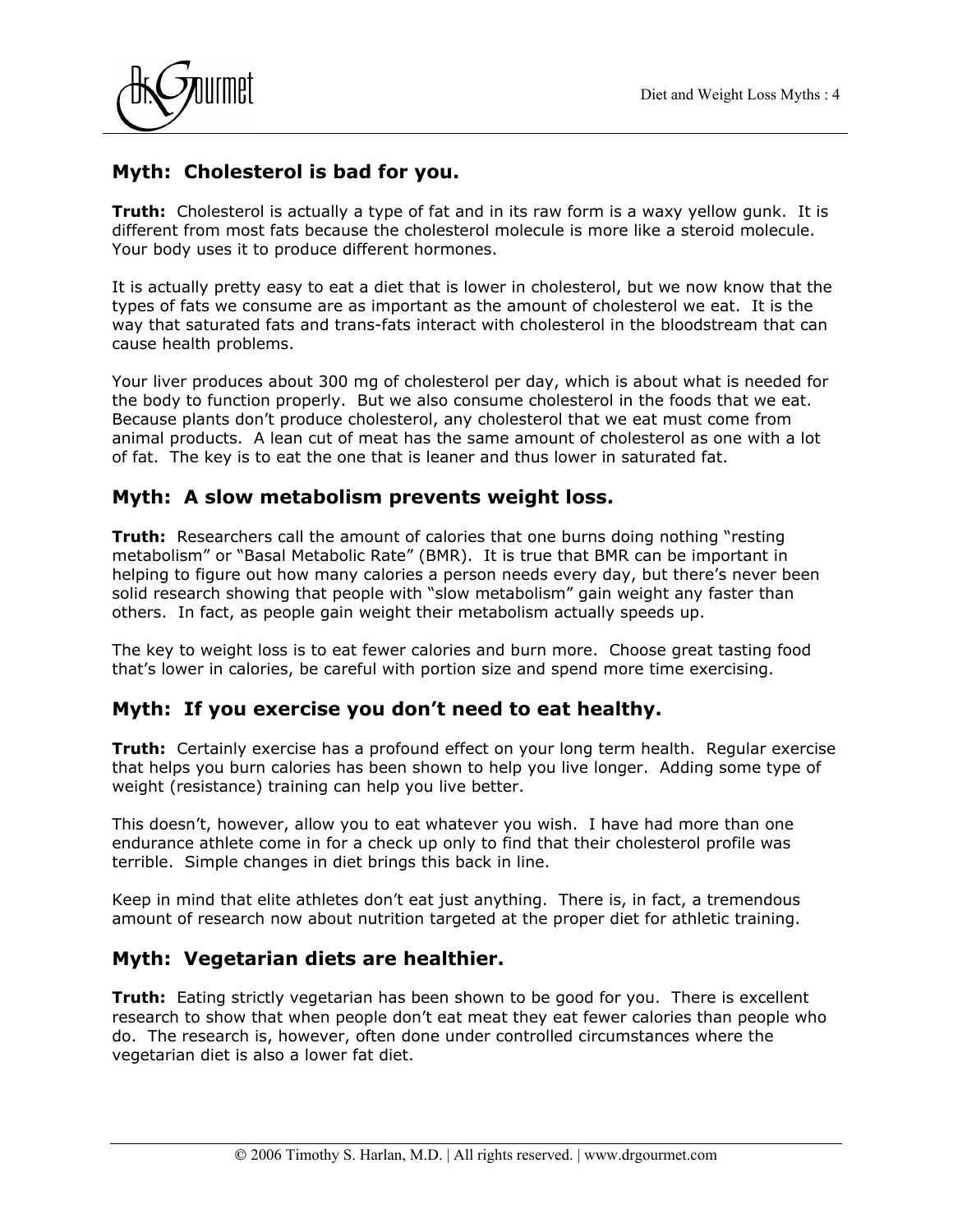

This doesn't mean that if you don't eat meat that your diet is automatically healthy. There are a tremendous number of vegetarian recipes that are very high in calories and fat.

The best plan is to look at recipes and the nutrition facts. How many calories are there? How much fat and saturated fat? Are there trans-fats? How much protein? Eating healthy is about choosing foods that are lower in calories and fat. Watching salt is a good idea, as well as trying to eat foods that have been processed as little as possible. This is true for both vegetarians as well as omnivores.

#### **Myth: Supplements make a good substitute for a healthy diet.**

**Truth:** Eating supplements for meals is not a good substitute for eating healthy. The key to eating healthy is a little bit of planning. By knowing what you like to eat and having it on hand you can put together a quick meal. Taking a little extra time to make a healthy sandwich will usually have fewer calories than many of the "diet shakes" that say they can help you lose weight. You get more other good things out of eating this way than just the essential nutrients.

Stick to real food.

#### **Myth: Foods labeled "natural" are better for you.**

**Truth:** There is no legal meaning for the word "Natural." The FDA does not regulate this word and just because something is labeled this way doesn't mean anything. Often it can mean that a food is **not** good for you. Lard is natural, butter is natural, sugar is natural, high fructose corn syrup is technically natural as well as a host of flavorings that are extracted from natural products through highly complicated processing.

A good example of this is the recent advertising campaign by the company that makes the soda 7UP. They claim to have removed all "artificial ingredients" from their drink. This is debatable as some feel that high fructose corn syrup is not "natural." Nonetheless, soda with all that high calorie sweetener is bad for you and labeling 7UP "natural" is misleading in my opinion.

Even some of the organic products that are on the market use flavorings considered "natural." This often adds up to nothing more than a highly processed product.

If a package is labeled "natural" it should actually be cause for wariness on your part and not a feeling of reassurance that the product is good for you.

#### **Myth: White sugar is bad for you.**

**Truth:** Too much of anything is bad for you and this is where the issue is a problem for white sugar. The Western diet now contains pounds and pounds of sweeteners (this includes white sugar, high fructose corn syrup, glucose syrup, dextrose, honey, maple syrup and other edible syrups). As of 1999 Americans were consuming just over 147 pounds of these sweeteners per year!

Replacing honey for white sugar is really no better for you, for instance. In fact, a tablespoon of honey has 64 calories and a tablespoon of granulated sugar only 49 calories.